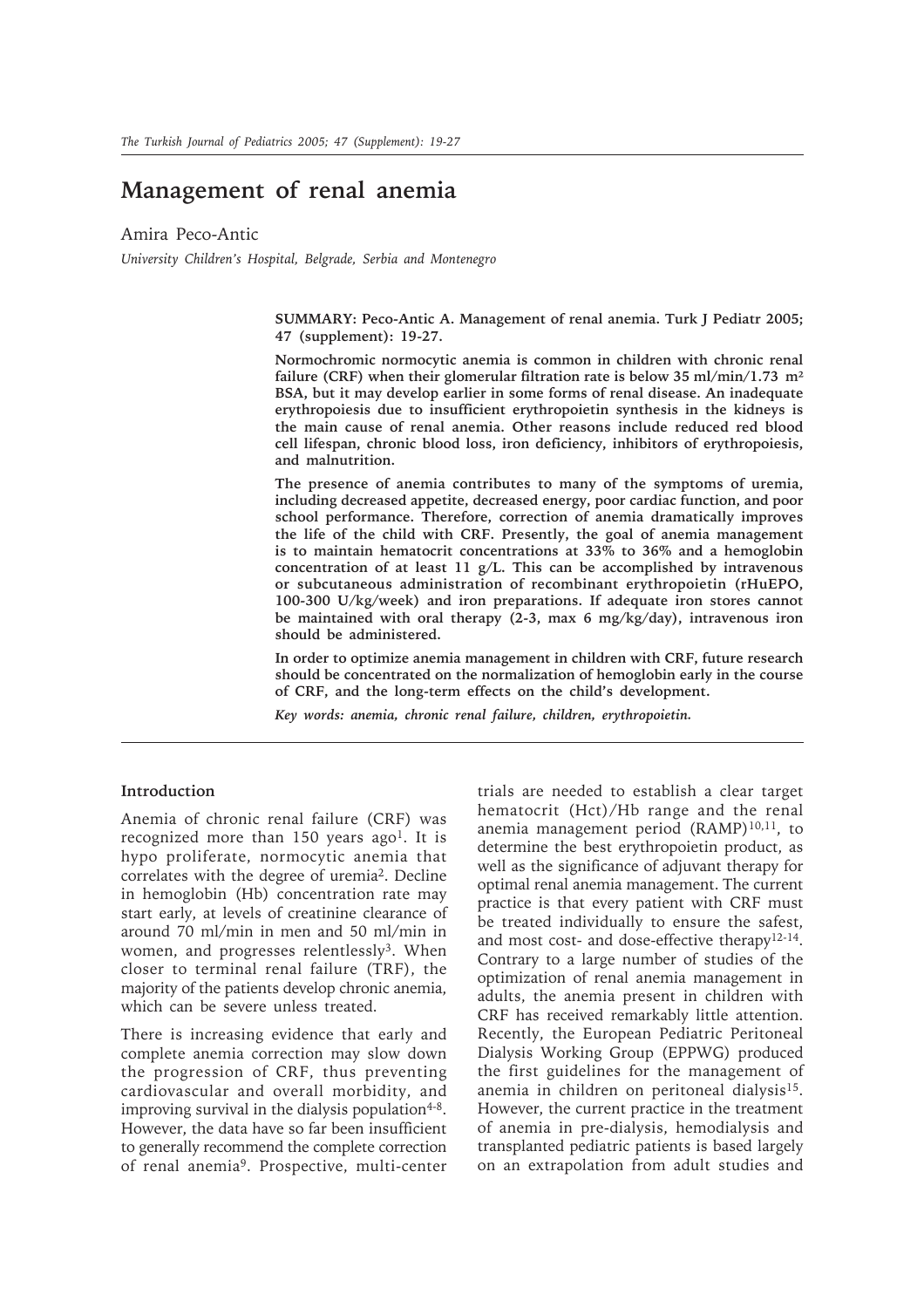small pediatric trials. This paper will discuss the pathophysiology of renal anemia and the optimization of its management in children.

# *Causes Enal Anemia*

The causes of renal anemia are outlined in Table I and include a moderately reduced red blood cell (RBC) lifespan, blood loss, and impaired erythropoiesis. RBC lifespan decreases with worsening uremia to as little as onethird of normal value16. It may be shortened due to corpuscular (reduced resistance of RBC to mechanical, osmotic or oxidative stress) and extra-corpuscular (uremic plasma factors may contribute to premature RBC destruction) factors<sup>17-19</sup>. Patients with CRF may regularly lose blood from hemodialysis, diagnostic sampling and the gastrointestinal tract. In pediatric pre-dialysis patients, and probably also patients on peritoneal dialysis, mean daily intestinal blood losses are about 6 ml/m² BSA. For pediatric hemodialyzed patients, mean gastrointestinal blood losses increase to 11 ml/m² BSA, and dialyzedassociated blood losses are about 8 ml/m² per treatment<sup>20</sup>. The factors contributing to the failure of erythropoiesis are central to the development of renal anemia21. Of these, the most important is inadequate erythropoietin (EPO) production. EPO stimulates hematopoietic stem cells to mature to erythroid cells, fosters addition of iron to hem moiety and prevents apoptosis of progenitors<sup>22</sup>. Unlike other factors that stimulate erythropoiesis, particularly the insulin–like growth factors (IGF-I and II) $^{23}$ , EPO is the only erythroid growth factor known to regulate erythropoiesis according to the dictates of oxygen demand<sup>21</sup>. The major site of EPO production (90%) is in type I fibroblastic cells in the peritubular interstitium of the renal cortex and the outer medulla24. Hypoxia activates the transcriptional hypoxia inducible factor (HIF-1) that promotes the expression of the EPO gene and its transcription. In CRF there is a failure of the mechanism that adjusts EPO production to the oxygen transport capacity of the blood due to the destruction of a subpopulation of renal fibroblasts that normally produce EPO, and the transformation of these EPO-producing fibroblasts into matrixproducing myofibroblasts<sup>21</sup>. The contributing factors include the absence of paracrine signals

from the tubular cells adjoining the EPOproducing cells, and increased expression of the inflammatory mediators in the kidney.

### **Table I.** Causes of Renal Anemia

*Shortened red cell lifespan*

- Extracorpuscular factors
- Corpuscular factors
- Hypersplenism

*Blood loss*

- Hemodialysis
- Diagnostic blood sampling
- Occult gastrointestinal blood loss

*Inhibition of erythropoiesis*

- Inadequate erythropoietin (EPO) production
- Iron deficiency
- Folate deficiency
- Hyperparathyroidism
- Inadequate dialysis treatment
- Inflammatory reactions

# *Inadequate Erythropoietin Production in Children with CRF*

In pediatric patients with CRF, a linear correlation has been found between Hct and glomerular filtration rate (GFR)2. However, there has been no relationship detected either between GFR and serum EPO levels, or between the degree of anemia and serum EPO levels2. In contrast to the inverse relationship between the serum EPO concentration and Hct present in non-renal anemia, in children with CRF, serum EPO levels are within normal values for hematological normal individuals, but are inappropriately low for the severity of anemia of CRF. A lack of correlation between EPO levels and Hct in CRF appears to be related to the multifactor origin of renal anemia, i.e. the factors that influence EPO production independent of changes in Hct, such as underlying renal disease; altered Hb-oxygen affinity; altered state of protein metabolism or protein malnutrition; serum levels of renin, angiotensin II, and aldosterone; extent of hemolysis; and biochemical milieu within the kidney<sup>2</sup>. The observation that mean serum EPO levels for anephric children have measurable EPO levels only slightly lower than those of normal children is important for a better understanding of the mechanism of the anemia of TRF and indicates that extra-renal sites (liver) can be triggered to produce EPO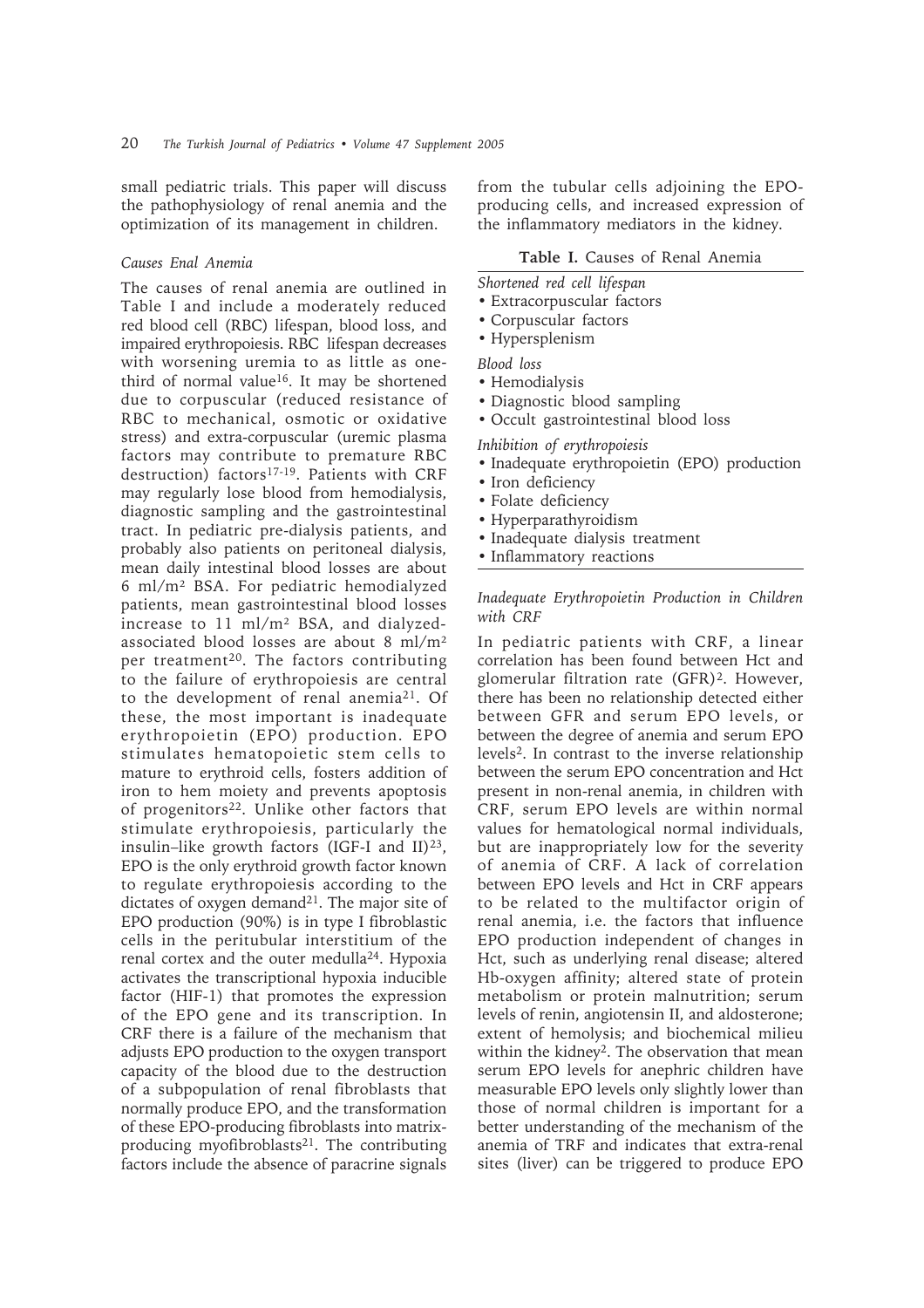when anemia is severe<sup>25</sup>. Children with CRF have been found to have ten-fold higher serum EPO levels during the episodes of spontaneous acute hypoxic stress than during stable-state of CRF2. These findings suggest that the tissueoxygenation-EPO-Hct feedback mechanism operates at a lower set point in patients with CRF in comparison with normal subjects.

# *Consequences of Renal Anemia*

In pediatric patients with CRF, anemia generally becomes manifest at a GFR below 35 ml/min/1.73 m² BSA, but it may develop earlier in some forms of renal disease<sup>26</sup>. The presence of anemia is partially or wholly responsible for many symptoms that have been historically attributed to uremia (Table II). Thus, correction of

**Table II.** Manifestations of Chronic Renal Failure Caused by Anemia

| Pallor                                        |
|-----------------------------------------------|
| Reduced exercise tolerance and weakness       |
| Exertional chest pain and shortness of breath |
| Impaired concentration and impaired cognition |
| Headache and insomnia                         |
| Malaise/depression and lethargy               |
| Anorexia                                      |
| Intolerance to cold                           |
| Tendency to bleeding                          |
| Cardio-respiratory disturbances               |
| Gastro-intestinal disturbances                |
| Impaired immune system                        |
| Endocrine/metabolic abnormalities             |
| Neuromuscular disturbances                    |
| Musculoskeletal symptoms                      |
| Impaired libido/impotence                     |

anemia leads to increased appetite<sup>27,28</sup> and exercise tolerance27,29, improved school performance or IQ30,31, ameliorated insulin and lipid abnormalities<sup>32</sup>, and diminished blood transfusion requirements<sup>27,33</sup>. The relationship between anemia and left ventricle hypertrophy (LVH) has been well documented $34$ ; for every 0.5 g/dl decrease in Hb, left ventricular growth increases by 32% (p=0.004). Early correction of anemia can result in the regression of LVH35. The presence of renal anemia independently predicts the future risk of hospitalization<sup>36</sup>; patients with anemia are hospital-free for a median of 13.3 months, compared with a median of 21.5 months  $(p=0.0593)$  for

those with higher Hb levels<sup>36</sup>. Furthermore, it has been found that anemia predicted mortality in adult patients who progress to TRF independent of age, diabetes mellitus, cardiac failure, hypoalbuminemia, serum creatinine, mean arterial pressure, or echocardiographic heart disease. For every 1 g/dl decrease of Hb, the relative risk of mortality increases by 18%  $(p=0.019)^{37}$ . The association between anemia and hospitalization risk has been recently reported also for pediatric patients with CRF38. Not only is the baseline Hct of less than 33% associated with a greater mean number of hospitalization days within the initial year of dialysis, but also with a significantly greater probability for hospitalization of 30 days or more during that year, irrespective of dialysis modality and after adjusting for death, change in dialysis modality, and transplantation<sup>38</sup>. In the same study, the multivariate analysis demonstrated anemia to be associated with a 52% higher risk of death (adjusted relative risk 1.52, 95% confidence interval 1.03-2.26, p=0.037). Cardiopulmonary disease has been the primary reported cause of death associated with anemia, accounting for  $22\%$  of cases<sup>38</sup>.

# *The Renal Anemia Management Period (RAMP)*

Despite the evidence that management of renal anemia in its early stage plays an important role in delaying or halting progression of CRF and its associated co-morbidities<sup>4-8</sup>, anemia is often under-recognized and under-treated<sup>39</sup>. The United States Renal Data System (USRDS) has revealed the mean Hct value of children to be less than 30% at initiation of dialysis, in large part reflecting suboptimal anemia management during the pre-dialysis period of CRF in children<sup>40</sup>. According to the recent North American Pediatric Renal Transplant Cooperative Study (NAPRTCS) data, 40-60% of children with CRF (total 1992) have not attained the recommended Hct<sup>41</sup>. Compared to day 30, the prevalence of anemia was lower at six months of dialysis, but still exceeded 40%. Similarly, the first pediatric reports of End-Stage Renal Disease Clinical Performance Measures Project (CMP) have shown that 37% of the 516 patients aged  $15.5 \pm 1.8$  years had mean Hb of  $\langle 11 \text{ g}/\text{d} \mathbf{l}^{42}$ . The patients on dialysis  $\langle 6 \rangle$ months were more likely to be anemic (67%). The problem of renal anemia is even worse in underdeveloped countries. In Yugoslavia in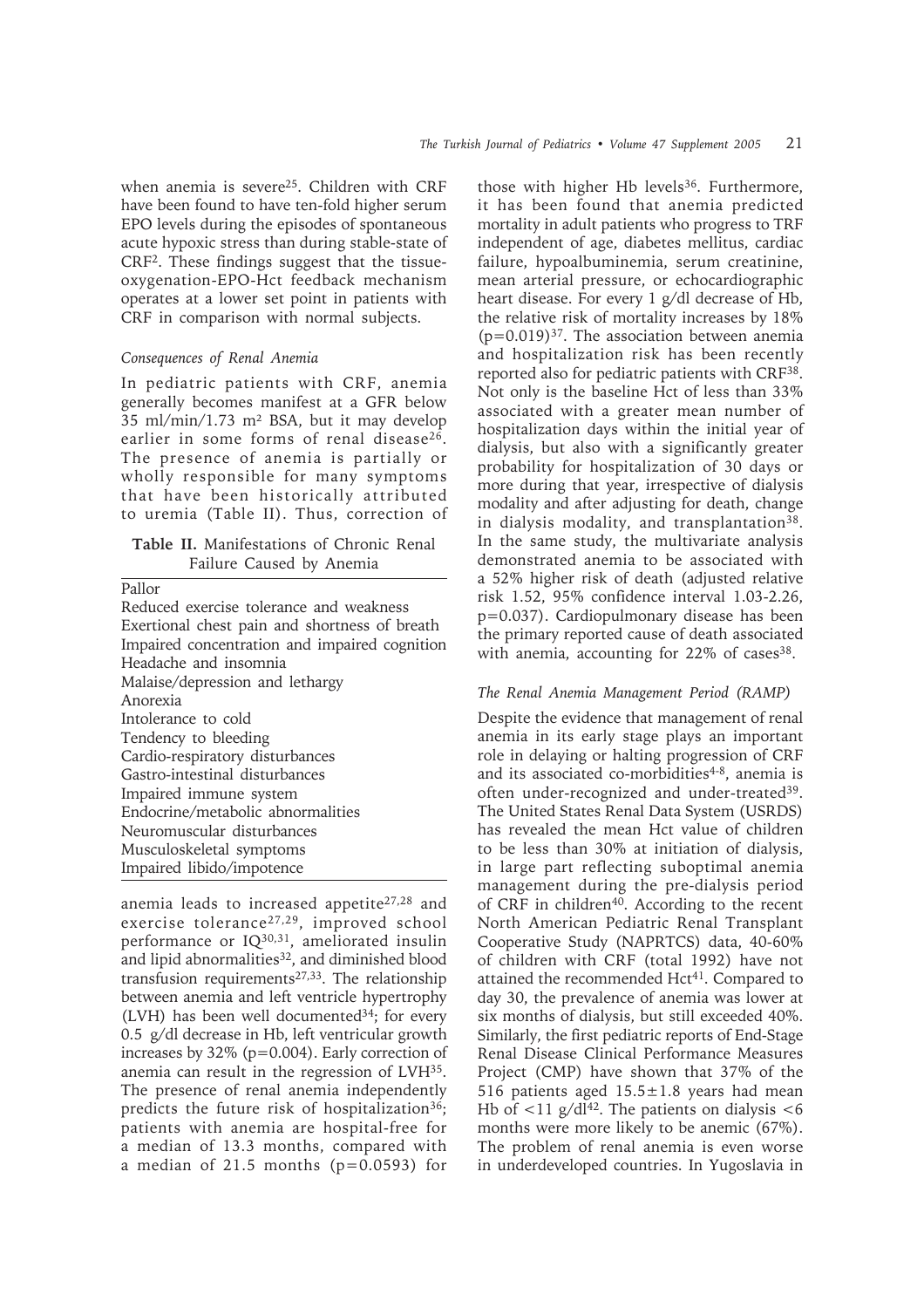2001 more than half of the pediatric patients with CRF (54%) had Hb concentration of  $\langle 11 \text{ g}/\text{d} \mathbf{l}^{43}$ . Although published data about transplant patients are limited, they have shown anemia in the pediatric population to be present in about 60 to 82.2% $44,45$ . To call attention to the need to improve outcomes for patients with CRF and possibly lower the economic burden by correcting anemia earlier, the renal anemia management period (RAMP) has been developed<sup>10,11,46</sup>. The RAMP is the time after onset of chronic kidney disease when anemia develops and requires early diagnosis and treatment. Pediatric nephrologists are those who should provide vital consultation on early guidelines for appropriately diagnosing and managing anemia in children with CRF.

# *Evaluating Renal Anemia in Children*

Anemia in children with CRF should begin to be evaluated when Hct and Hb are consistently below the lower normal range for the child's age and sex. The European Best Practice Guidelines  $(EPBG)^{47}$  have recommended a work-up for the diagnosis of anemia in children whenever the Hb concentration is a)  $\langle 11 \text{ g/d} \rangle$  (Hct $\langle 33\% \rangle$ ) in pre-pubertal, and b)  $\langle 12 \text{ g}/\text{d} \rangle$  (Hct  $\langle 37\% \rangle$ ) in post-pubertal patients.

Evaluation of anemia begins with a good general clinical examination to assess its possible causes (chronic blood loss, nutritional deficiencies) and its clinical impact<sup>47</sup>. Basic laboratory evaluation of anemia should consist of measuring the following: 1) Hb concentration and Hct level, 2) RBC indices including mean corpuscular volume (MCV) and mean corpuscular Hb concentration (MCHC), 3) absolute reticulocyte count, 4) iron stores-serum apoferritin concentration (SAF), 5) iron supply for erythropoiesis including transferrin saturation (TSAT), or even better when available, the percentage of hypochromic red blood cells (HCRBC) and reticulocyte hemoglobin content (CHr), and 6) C-reactive protein (CRP) as a marker of inflammation. MCV and MCHC are readily available laboratory tests, but do not become diagnostic until moderate-to-severe iron deficiency anemia is present. TSAT is the calculated value of the quantity of circulating transferring-bound iron available to the maturating erythroid precursor (reported as serum iron) divided by the total available circulating transferring

binding sites (reported as transferrin binding capacity, TBC). Although TSAT and SAF are widely available and are commonly used measures for iron status, these markers of iron stores do not always provide the most reliable or accurate information, especially when isolated determinations are utilized<sup>48,49</sup>. Recently, HCRBC has been introduced as a sensitive tool in the diagnosis of iron deficiency in dialyzed patients. However, it can be influenced by inflammation, and its cut-off value for functional iron deficiency has a wide variation, from 3.7 to 10% in different series<sup>50</sup>. Furthermore, because of the longer life span of mature RBC, HCRBC fails to provide the relevant information on rapid change in iron utilization. With the advent of a novel automated flow-cytometry technique that is a part of a red cell auto analyzer, measurement of CHr allows extremely early and objective information on erythropoietin activity in anemia. CHr has been proposed as a surrogate marker of iron status and an early predictor of response to iron therapy<sup>51</sup>. Flow cytometry further assesses the maturation of reticulocytes in low-, middle- and highfluorescence intensity regions. Reticulocyte fluorescence intensity is directly proportional to the quantity of intracellular RNA, and thus expresses the function of cellular maturity. The most immature reticulocyte expresses highfluorescence intensity regions (HFR). CHr and HFR have been proposed as surrogate markers of iron status and early predictors of response to iron therapy with the highest accuracy (sensitivity 96%-100% and specificity of 80%- 100%)49,51. Unfortunately, the technique for measuring these parameters is not available everywhere.

### *Target Hemoglobin Concentrations*

The choice of Hb targets for treating patients with renal anemia is still a matter of great debate12. The current practice aims for only partial correction of anemia, and this is a result of several contributing factors. First, initial studies aimed for partial correction of anemia52. Second, there is concern that complete correction of anemia in CRF patients may increase risk of adverse events such as arterial hypertension and vascular access thrombosis. Third, the US Normal Hematocrit Trial failed to live up to expectations, as the patients with the higher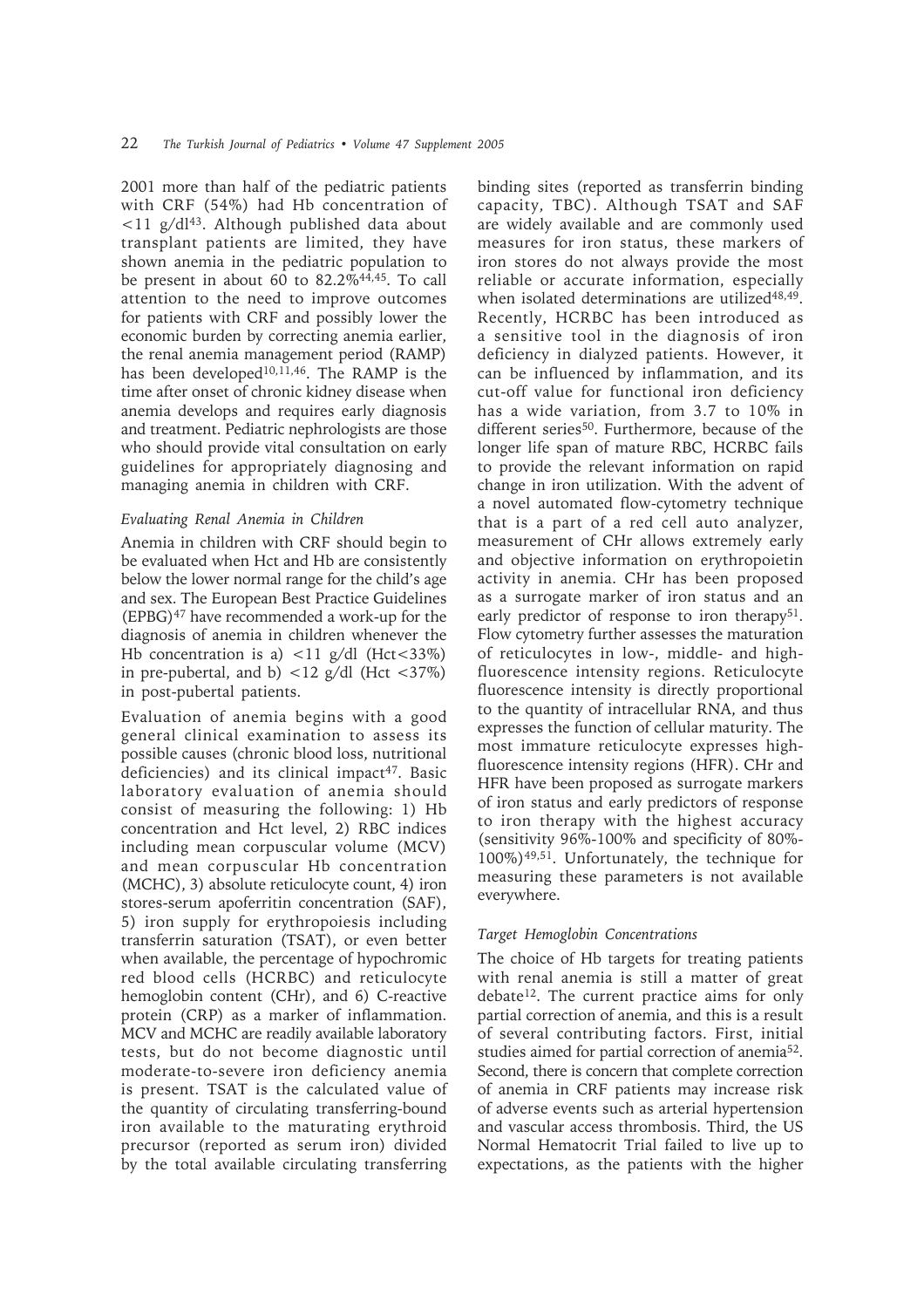Hct were at risk of higher incidence of death or non-fatal myocardial infarction<sup>9</sup>. Finally, but not of least importance, there are economic considerations due to costly life-long therapy (unless transplanted). Presently, the goal of anemia treatment is to maintain the Hct at 33% to 36%26. Exact target Hb concentrations of >11 g/dl should be tailored for individual patients<sup>12-14</sup>. For patients with cardiovascular disease, an Hb concentration limited to 11-12 g/dl is suggested<sup>12,47,55</sup>.

# *Erythropoietin Therapy, Dosage and Mode of Application*

The gene for erythropoietin was identified in 1983 on the long arm of chromosome 7, cloned in humans in 198454, and its recombinant product was tested in humans in 198455. Since 1986, human recombinant erythropoietin (rHuEPO-epoetin) has been available for clinical use52. Before the advent of rHuEPO, renal anemia was treated with blood transfusion and androgens or anabolic steroids that are now only historical treatment in the light of their side effects. The introduction of rHuEPO treatment has dramatically improved the life of the children with CRF27-32,56,57. An optimal (80 to 100%) response to rHuEPO in pediatric patients with CRF has been achieved with a starting dose that ranged from 75 to 450 U/kg per week, and this effect was maintained with a dose of rHuEPO that ranged from 75-300 U/kg per week<sup>4,27,33,56,57</sup>. The effects of rHuEPO are dose-dependent; increase in Hb was higher and more rapid in patients administered a high-dose versus in those who received a low dose<sup>56</sup>. Generally hemodialysis (HD) patients require a higher dose of rHuEPO than those on peritoneal dialysis (PD), and this may be explained by the following: 1) spontaneous EPO production is higher during PD than during HD, 2) most PD patients have some residual kidney function, and 3) better clearance of middle molecules in PD may be beneficial in erythropoiesis. Sensitivity of biotechnologically produced erythropoietin, rHuEPO, has been shown to be lower in children, and a larger dosage must be used when compared with adults<sup>26,33,57</sup>. In predialysis children or after renal transplantation, the starting rHuEPO dose of 25-50 U/kg body weight (BW) per week in 1-2 doses may be enough. For dialysis children it seems

reasonable to start with 50-100 U/kg BW 2 to 3 times per week. Children younger than five years of age may require a greater dose of rHuEPO on BW (up to 300 U/kg/week) than older ones58. Hb should increase at a rate of 1 g/dl per month to the target level and then the maintenance dose is determined individually<sup>53</sup>. If the increase of Hct is less than 2% over a twoto four-week period, the weekly dose should be increased by 50%. If the increase in Hct is more than 8% over four weeks, the weekly dose should be decreased by 25%. Maintenance doses vary from 300 U/kg per week for a child with BW less than 20 kg to 120 U/kg per week for a child with BW more than 30 kg15. There are two main routes of rHuEPO administration: intravenous and subcutaneous. The efficacy of rHuEpo is better (15-50%) when given by the subcutaneous route due to more favorable pharmacodynamics<sup>59</sup>. For pre-dialysis and transplanted patients, the subcutaneous administration of rHuEPO is preferred. In PD patients, rHuEpo should be administered using the subcutaneous or intraperitoneal route<sup>15</sup>. If intra-peritoneal administration is used, it is best to infuse rHuEPO into a dry abdomen or with a minimal amount of dialysate<sup>15</sup>. The most common adverse events of rHuEPO are summarized in Table III. They can be decreased with

**Table III.** Adverse Events in rHuEPO Treatment (Van Damme Lombaerts 1999)<sup>57</sup>

Hypertension Clotting within the extracorporal circuit Arteriovenous fistula thrombosis Iron deficiency Hyperkaliemia Thrombocyte count increase Hyperphosphatemia Subjective complaints: headache Pain at the injection site with subcutaneous administration Influenza-like symptoms

rHuEPO: humanrecombinanterythropoietin.

appropriate procedures to control the anemia gradually and with careful monitorization of the treatment<sup>47,53</sup>. Arterial hypertension is usually a problem during the initial phase of correction of anemia, and necessitates close monitoring of blood pressure, adjustment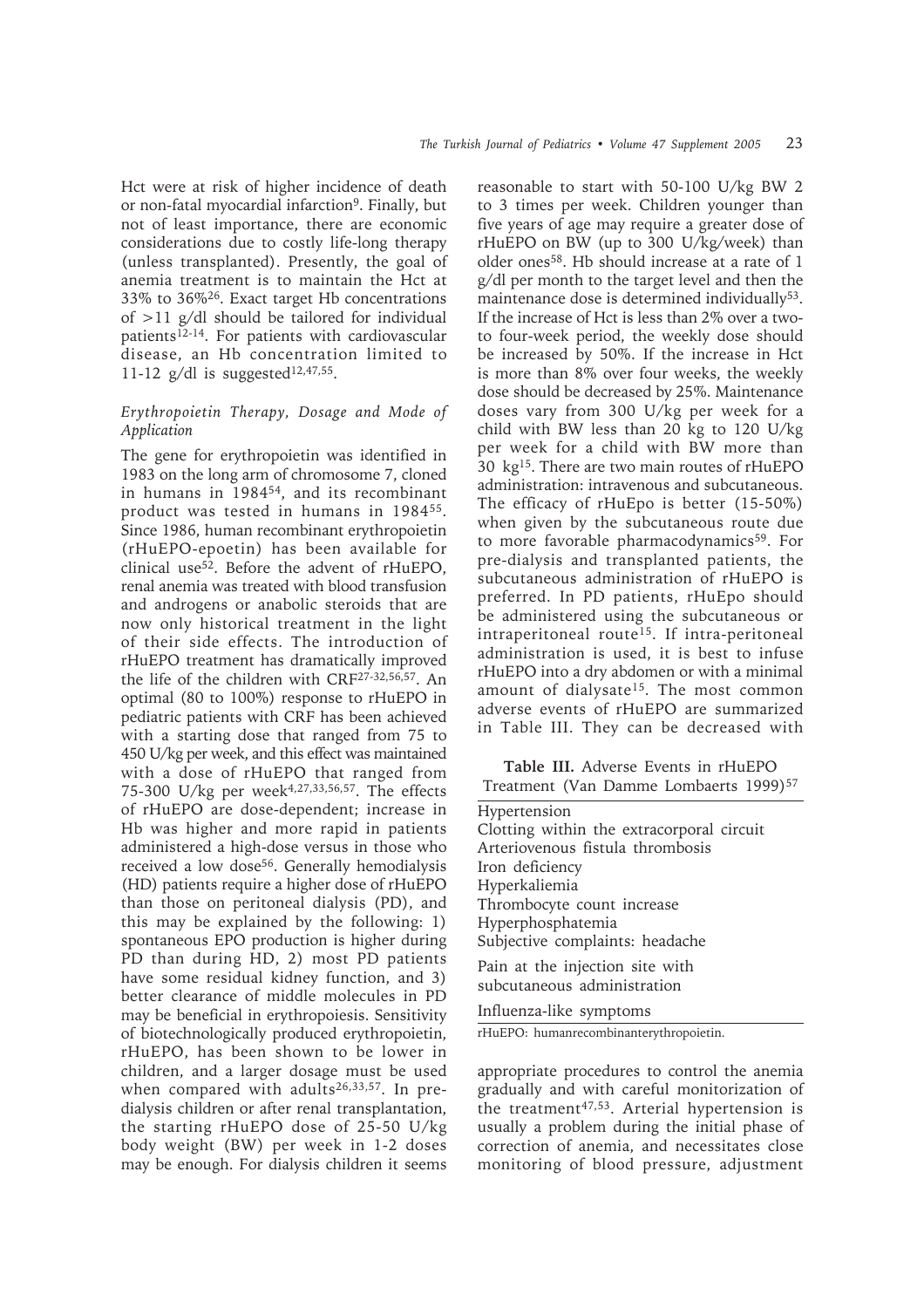of rHuEPO dosage, and administration of antihypertensive therapy. To avoid clotting problems, the dose of heparin should be increased in HD patients. Hyperkaliemia and hyperphosphatemia are probably related to the better appetite of the child and should be corrected by dietary adaptation and/or by potassium and phosphate binders.

Resistance to rHuEPO is defined as a failure to attain the target Hb while receiving more than 300 U/kg per week<sup>47</sup>. The following conditions should be evaluated and, if reversible, treated: iron deficiency, infection or inflammatory disease, severe hyperparathyroidism with marrow fibrosis, malnutrition, hemolytic disorders, folate or vitamin B12 deficiency, under dialysis, vitamin C deficiency, ACE inhibitors, aluminum toxicity and anti-rHuEPO antibodies<sup>15</sup>. Pure red cell aplasia (PRCA) is a severe but rare undesired effect of rHuEpo from induced antierythropoietin antibodies<sup>60</sup>. The incidence of rHuEPO-induced PRCA has increased since 1998 after the formulation of erythropoietin alpha was changed, and in most cases has been associated with subcutaneously administered rHuEPO product. As a result, subcutaneous administration of erythropoietin alpha is presently discouraged in many countries<sup>15</sup>.

### *Iron Therapy*

Iron deficiency has been identified as the most important factor limiting the responsiveness to rHuEPO therapy<sup>49,61,62</sup>. Children with CRF are especially prone to iron deficiency due to increased iron requirements for growth and rHuEPO –facilitated erythropoiesis, which is associated with decreased iron intake and absorption, chronic blood loss, and iron sequestration secondary to chronic inflammatory processes. The cumulative annual iron losses approximate 1.6  $g/1.73$  m<sup>2</sup> BSA in HD pediatric patients, and 0.9  $g/1.73$  m<sup>2</sup> BSA in pre-dialysis pediatric patients, as well as in those on  $PD^{20}$ . Approximately 43%-90% of patients undergoing HD experience iron deficiency41,63. Absolute and/or functional iron deficiency plays the main role in the development of post-transplant anemia45. Functional iron deficiency occurs when there is failure to release iron rapidly enough to keep pace with the demands of bone marrow for erythropoiesis, despite adequate or even

increased body iron stores. It is confirmed and resolved by administering iron in a readily available form intravenously49,62.

Iron deficiency can be prevented by concomitant use of iron supplementation when commencing rHuEPO therapy. Iron supplements are available in both oral and intravenous formulations, each with its unique advantages and disadvantages $63$ . Oral products offer convenient administration, which is very important in children, but usually cannot really match the elevated demand for increased erythropoiesis due to insufficient gastrointestinal absorption in CRF, and gastrointestinal side effects that may also adversely affect a food intake and/or poor adherence to therapy. Intravenously (IV) administered iron is well tolerated by the majority of patients. The most serious adverse reaction is anaphylactic hypersensitivity, which occurs more commonly with the use of IV dextran than in other IV iron formulas<sup>64</sup>. Another potential reason for caution regarding the use of IV iron in children may be the risk of iron overload, thus careful monitorization of iron stores is required<sup>47,53</sup>. For optimal rHuEPO response, the goal should be to maintain serum iron in the normal range, SAF from 200- 500 ng/ml (not to be persistently 800 ng/ml), TSAT of 30-40% (not to exceed 50%), HCRBC of more than 2.5% and CHr >28 pg<sup>49,53</sup>. The best erythrocyte and iron metabolism indices are changes in CHr (cut-off value of  $>1.2$  pg) and HFR (cut-off value of  $>500/\mu$ l) at either two or four weeks during aggressive iron treatment<sup>51,62</sup>.

Administration of supplemental iron in children with CRF usually starts with oral therapy. If adequate iron stores cannot be maintained with oral iron in doses of 3 to a maximum of 6 mg/kg per day (in 2 to 3 divided doses, 1 to 2 h after food or other medications), IV iron therapy should be instituted<sup>15,53 57</sup>. To minimize the risk of anaphylactic reactions, it is advised to give a test dose prior to the first infusion of a full dose<sup>57</sup>. Oral iron therapy is usually insufficient in hemodialysis patients $41$ . Studies in adults show that IV iron, especially in the form of maintenance therapy, can help achieve target Hb levels<sup>49</sup>. However, experience with IV iron therapy in children with CRF is based on a few small pediatric trials<sup>63,65-71</sup>. The pooled pediatric data suggest that IV iron increases Hb and/or Hct values, increases SAF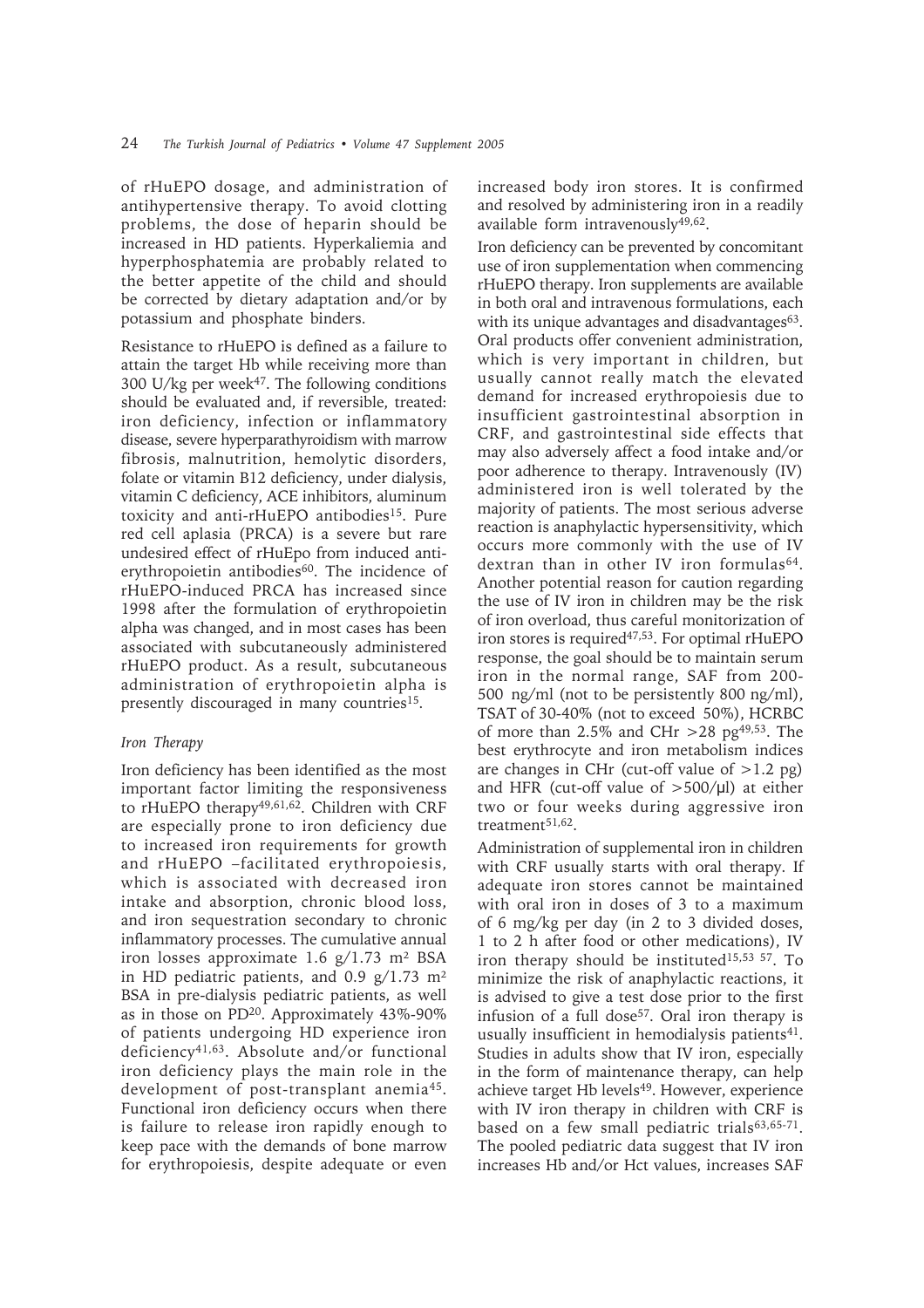and TSAT, and reduces the use of rHuEpo, with moderate to large effect<sup>71</sup>. Iron dextran, sodium ferric gluconate, and iron sucrose are all effective, but no study has directly compared different products<sup>71</sup>.

# *Conclusion*

Anemia is one of the most common manifestations of progressive CRF in children, and can develop at any time after its onset, often well before terminal renal failure develops. It has been shown to be associated with the development of cardiac complications, increased hospitalization, and increased mortality. Early treatment of anemia well before kidney function deteriorates to the point of requiring dialysis is now the focus of interest. Future research in anemia management in children with CRF should be concentrated on three major areas: 1) target Hct  $>$ 36%, 2) the use of IV iron, especially new sucrose-based products, and 3) the long-term effects of normalization of Hct/Hb on child development.

#### **REFERENCES**

- 1. Bright R. Cases and observations, illustrative of renal disease accompanied with the secretion of albuminous urine. Gys Hosp Rep 1836; 1: 338-400.
- 2. Chandra M, Clemons GK, McVicar MI. Relation of serum erythropoietin levels to renal excretory function: evidence for lower set point for erythropoietin production in chronic renal failure. J Pediatr 1988; 113: 1015-1021.
- 3. Hsu C, McCulloch C, Curhan G. Epidemiology of anemia associated with chronic renal insufficiency among adults in the United States: results from the Third National Health and Nutrition Examinations Survey. J Am Soc Nephrol 2002; 13: 504-510.
- 4. Schärer K, Klare B, Dressel P, Gretz N. Treatment of renal anemia by subcutaneous erythropoietin in children with preterminal chronic renal failure. Acta Paediatr 1993; 82: 953-958.
- 5. Kuriyama S, Tomonari H, Yoshida H, Hashimoto T, Kawaguchi Y, Sakai O. Reversal of anemia by erythropoietin therapy retards the progression of chronic renal failure especially in nondiabetic patients. Nephron 1997; 77: 176-185.
- 6. Jungers P, Choukroun G, Oualim Z, Robino C, Njguyen AT, Man NK. Beneficial influence of recombinant human erythropoietin therapy on the rate of progression of chronic renal failure in predialysis patients. Nephrol Dial Transplant 2001; 16: 307-312.
- 7. Fink JC, Blahut S, Reddy M, Light PD. Use of erythropoietin before the initiation of dialysis and impact on mortality. Am J Kidney Dis 2001; 37: 348-355.
- 8. Collins AJ. Anemia management prior to dialysis: cardiovascular and cost-benefit observation. Nephrol Dial Transplant 2003; 18: ii2-ii6.
- 9. Besarab A, Bolton WK, Browne JK, et al. The effect of normal as compared with low hematocrit values in patients with cardiac disease who are receiving hemodialysis and epoetin. N Engl J Med 1998; 339: 584-590.
- 10. Macdougall IC. CREATE: new strategies for early anemia management in renal insufficiency. Nephrol Dial Transplant 2003; 18 (Suppl): ii13-ii16.
- 11. Besarab A, Levin A. Defining a renal anemia management period. Am J Kidney Dis 2003; 36 (Suppl): S13-S23.
- 12. Muirhead N. A rationale for an individualized haemoglobin target. Nephrol Dial Transplant 2002; 17 (Suppl): 2-7.
- 13. Wiss L. A rationale for an individualized administration frequency of epoetin δ: a clinical perspective. Nephrol Dial Transplant 2002; 17 (Suppl): 8-12.
- 14. Hörl WH. A need for individualized approach to endstage renal disease patients. Nephrol Dial Transplant 2002; 17 (Supp): 17-21.
- 15. Schröder CH. The European Pediatric Peritoneal Dialysis Working Group. The management of anemia in pediatric peritoneal dialysis patients. Guidelines by ad hoc European committee. Ped Nephrol 2003; 18: 805-809.
- 16. Eschbach JW, Funk D, Adamson J, Kuhn I, Scribner BH, Finich CA. Erythropoiesis in patients with renal failure undergoing chronic hemodialysis. N Engl J Med 1967; 276: 653-658.
- 17. Desforges JF, Dawson JP. The anemia of renal failure. Arch Intern Med 1958; 101: 326-332.
- 18. Joske RA, McAlister JM, Prankerd TA. Isotope investigations of red cell production and destruction in chronic renal disease. Clin Sci 1956; 15: 511-516.
- 19. Rosenmund A, Binswanger U, Straub PW. Oxidative injury to erythrocytes, cell rigidity and splenic hemolysis in hemodialyzed uremic patients. Ann Intern Med 1975; 82: 460-465.
- 20. NKF-K/DOQI Clinical practice guidelines for anemia of chronic kidney disease: update 2000. Am J Kidney Dis 2001; 37: S128-S238.
- 21. Eckardt KU. Pathophysiology of renal anemia. Clin Nephrol 2000; 53 (Suppl): S2-S8.
- 22. Adamson JW. The erythroid response to erythropoietin. In: Erslev AV (ed). Erythropoietin. Molecular, Cellular and Clinical Biology. Baltimore: The Johns Hopkins University Press; 1991: 99-114.
- 23. Halvorsen S, Bechensteen AG. Physiology of erythropoietin during mammalian development. Acta Paediatr Suppl 2002; 91: 17-26.
- 24. Bachmann S, Le Hir M, Eckardt KU. Colocalization of erythropoietin mRNA ecto-5'-nucleotidase immunoreactivity in peritubular cells of rat cortex indicates that fibroblasts produce erythropoietin. J Histochem Cytochem 1993; 41: 335-341.
- 25. Beckman BS, Brookins JW, Garcia MM, Fisher JW. Measurement of erythropoietin in anephric children. Pediatr Nephrol 1989; 3: 75-79.
- 26. Warady BA, Alexander SR, Watkins S, Kohaut B, Harmon WE. Optimal care of the pediatric end-stage renal disease patient on dialysis. Am J Kidney Dis 1999; 33: 567-583.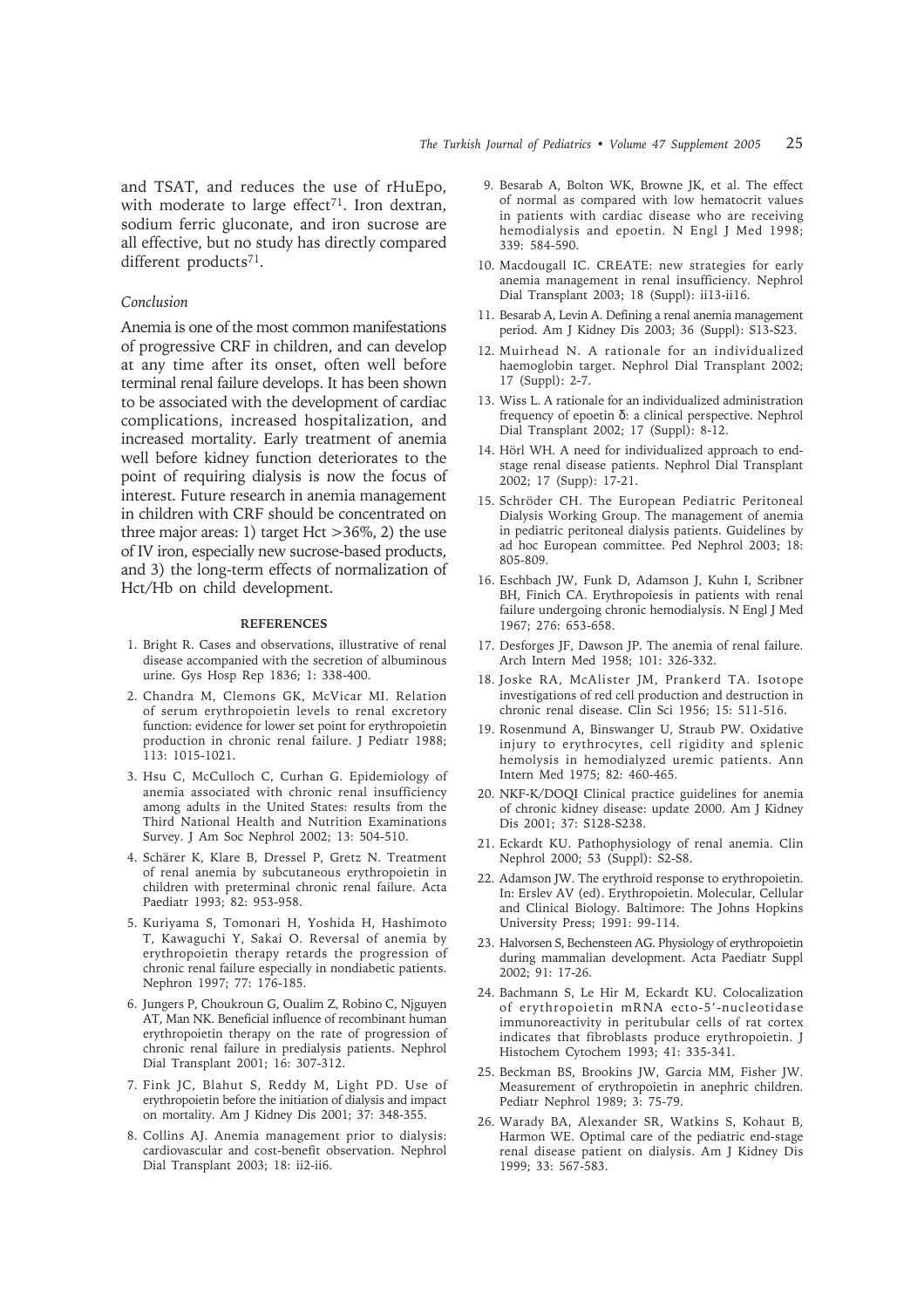- 26 *The Turkish Journal of Pediatrics Volume 47 Supplement 2005*
- 27. Warady BA, Sabath RJ, Smith CA, Alon U, Hellerstein S. Recombinant human erythropoietin therapy in pediatric patients receiving long-term peritoneal dialysis. Pediatr Nephrol 1991; 5: 718-723.
- 28. Jabs K, Alexander S, McCabe D, Lerner G, Harmon W. Primary results from the U.S. multicenter pediatric recombinant erythropoietin (EPO) study. J Am Soc Nephrol 1994; 5: 456.
- 29. MacDougall I, Davies R, Hutton R, et al. The treatment of renal anemia in CAPD patients with recombinant human erythropoietin. Nephrol Dial Transplant 1990; 5: 950-955.
- 30. Burke JR. Low dose subcutaneous recombinant erythropoietin in children with chronic renal failure. Pediatr Nephrol 1995; 9: 558-561.
- 31. Walter T, De Andraca T, Chadud P, Pereles C. Iron deficient anemia: adverse effects in infant psychomotor development. Pediatrics 1989; 84: 7-17.
- 32. Mak RH. Metabolic effects of erythropoietin in patients on peritoneal dialysis. Pediatr Nephrol 1988; 12: 660-665.
- 33. Van Damme-Lombearts R, Broyer M, Businger J, Baldauf C, Stocker H. A study of recombinant human erythropoietin in the treatment of anemia of chronic renal failure in children on hemodialysis. Pediatr Nephrol 1994; 8: 338-342.
- 34. Foley RN, Parfrey PS, Harnett JD, Kent GM, Murray DC, Barre PE. The impact of anemia on cardiomyopathy, morbidity, and mortality in end-stage renal disease. Am J Kidney Dis 1996; 28: 53-61.
- 35. Pascual J, Teruel JL, Moya JL, Liaňo F, Jiménez Mena M, Ortuňo J. Regression of left ventricular hypertrophy after partial correction of anemia with erythropoietin in patients on hemodialysis: a prospective study. Clin Nephrol 1991; 35: 280-287.
- 36. Holland DC, Lam M. Predictors of hospitalization and death among pre-dialysis patients: a retrospective cohort study. Nephrol Dial Transplant 2000; 15: 650-658.
- 37. Harnett JD, Kent GM, Foley RN, Parfey PS. Cardiac function and hematocrit level. Am J Kidney Dis 1995; 25 (Suppl): S3-S7.
- 38. Warady BA, Ho M. Morbidity and mortality in children with anemia at initiation of dialysis. Pediatr Nephrol 2003; 18: 1055-1062.
- 39. Obrador GT, Arora P, Kausz AT, Pereira BJ, Collins AJ. Trends in anemia at initiation of dialysis in the United States. Kidney Int 2001; 60: 1875-1884.
- 40. United States Renal Data System's 2000 Annual Data Report. Am J Kidney Dis 2001; 38: S107-S116.
- 41. Leonard MB, Donaldson LA, Ho M, Geary DF. A prospective cohort study of incident maintenance dialysis in children: an NAPRTC study. Kidney Int 2003; 63: 744-755.
- 42. Fraankenfield DL, Neu AM, Warady BA, Fivush BA, Johnson CA, Brem AS. Anemia in pediatric hemodialysis patients: results from 2001 ESRD Clinical Performance Measures Project. Kidney Int 2003; 68: 1120-1124.
- 43. Peco-Antić A, Bogdanović R, Godubović E, Djapić M. on behalf of Serbian Pediatric Nephrology Working Group. Chronic renal failure (CRF) in children in Yugoslavia. Srp Arh Celok Lek 2003; 131: 5-9.
- 44. Yorgin P, Belson A, Sanchez J, et al. Unexpectedly high prevalence of posttransplant anemia in pediatric and young adult renal transplant recipients. Am J Kidney Dis 2002; 40: 1306-1318.
- 45. Kausman JY, Powell HR, Jones CL. Anemia in pediatric renal transplant recipients. Pediatr Nephrol 2004; 19: 526-530.
- 46. Pereira BJ. Management of chronic renal insufficiency: a call for a proactive approach. Nephrol News Issues 2001; 15(3): 32, 35-39.
- 47. European best practice guidelines for the management of anemia in patients with chronic renal failure. Nephrol Dial Transplant 1999; 14 (Suppl): S1-S176.
- 48. Kalantar-Zadeh K, Hoffken B, Wunsch H, Kleiner M, Luft FC. Diagnosis of iron deficiency anemia in patients with chronic renal failure. Am J Kidney Dis 1995; 26: 292-299.
- 49. Fishbane S, Maesaka JK. Iron management in end-stage renal disease. Am J Kidney Dis 1997; 29: 319-333.
- 50. Bovy C, Tsobo C, Crapanzano L, et al. Factors determining the percentage of hypochromic red blood cells in hemodialysis patients. Kidney Int 1999; 56: 1113-1119.
- 51. Chuang CL, Liu RS, Wei YH, Huang TP, Tarng DC. Early prediction of response to intravenous iron supplementation by reticulocyte haemoglobin content and high-fluorescence reticulocyte count in hemodialysis patients. Nephrol Dial Transplant 2003; 18: 370-377.
- 52. Eschbach J, Egrie J, Downing M, Browne J, Adamson J. Correction of the anaemia of end-stage renal disease with recombinant human erythropoietin. Results of combined phase I and II clinical trial. N Engl J Med 1987; 316: 73-78.
- 53. NFK-K/DOQI (2001) Clinical practice guidelines for the treatment of anemia of chronic kidney disease. National Kidney Foundation, New York, 33-49.
- 54. Lin FK, Suggs S, Lin CH, et al. Cloning and expression of the human erythropoietin gene. Proc Natl Acad Sci USA 1985; 82: 7580-7584.
- 55. Caro J, Erslev AJ. Erythropoietin assays and their use in the study of anemias. Contrib Nephrol 1988; 66: 54.
- 56. Brandt JR, Avner ED, Hickman RO, Watkins SL. Safety and efficacy of erythropoietin in children with chronic renal failure. Pediatr Nephrol 1999; 13: 143-147.
- 57. Van Damme Lombaerts R, Herman J. Erythropoietin treatment in children with renal failure. Pediatr Nephrol 1999; 13: 148-152.
- 58. Scigalla P, Bonzen KE, Bulla M, et al. Specific problems of renal anemia in childhood. Contrib Nephrol 1989; 76: 227-240.
- 59. Braun A, Ding R, Seidel C, Fies T, Kurtz A, Schärer K. Pharmacokinetics of recombinant human erythropoietin applied subcutaneously to children with chronic renal failure. Pediatr Nephrol 1993; 7: 61-64.
- 60. Casedevall N, Nataf J, Viron B, et al. Pure red-cell aplasia and anti-erythropoietin antibodies in patients treated with recombinant erythropoietin. N Engl Med 2002; 346: 469-475.